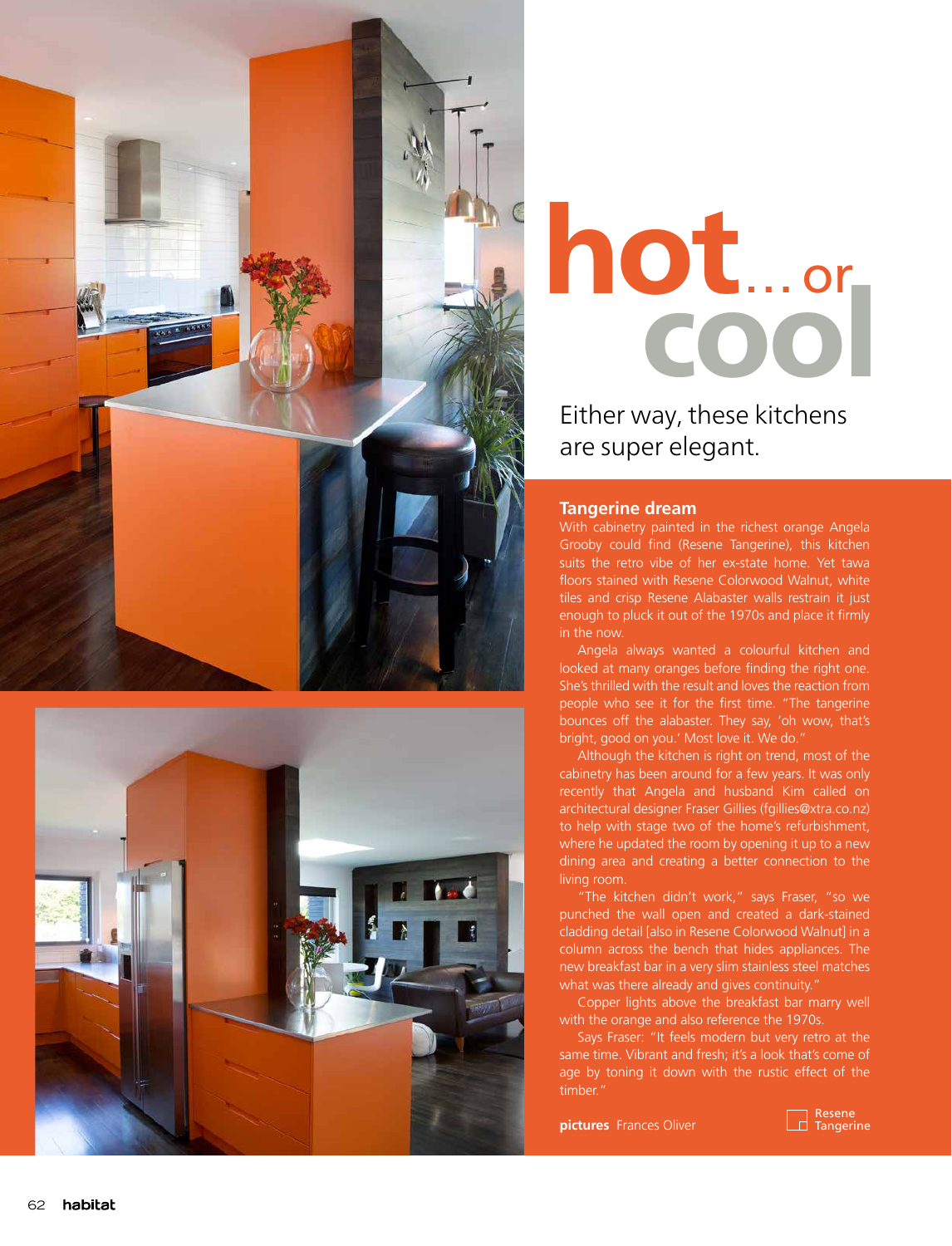

## **Soft and soothing**

Appealing to a broad cross-section of people while injecting some personality into a home is the constant challenge for showhome designers. This particular home is in an exclusive subdivision bordering a golf course, so an elegant 'modernised European' look using soft, soothing colour was the key, according to concept designer Mark Wilson at Masonry Design Solutions (www.masonrydesign.co.nz).

Resene White Pointer used in varying strength shades throughout the home reflects the light while adding warmth and personality. Says Mark: "I'm a great fan of using one colour and varying its strength because I know it's going to work as you move through the spaces. In darker areas, you can pull back and you can also grunt it up for warmer tones where there's more light."

In the kitchen, dining and living area, timber ceilings and heavy timber beams add a traditional European country flavour while the kitchen cabinets have a simple panel profile and a corniced capping painted in a traditional French grey – Resene Half Delta. Explains Mark: "The bluey green grey works tonally with other spaces of the home and without being too obviously green, it picks up on the view to the greenery of the golf course through the trees and surrounding gardens."

Resene Triple White Pointer is used on the walls, and combines well with the linen drapes and pale European oak floors. The kitchen's central island has a timber bench insert, making it feel like an old refectory table.

The design has hit its mark, attracting "a considerable amount of more work for the company," says Mark.

**pictures** Mark Scowen





Resene Half Delta

Resene  $\overline{a}$ White Pointer

Resene Triple I a White Pointer